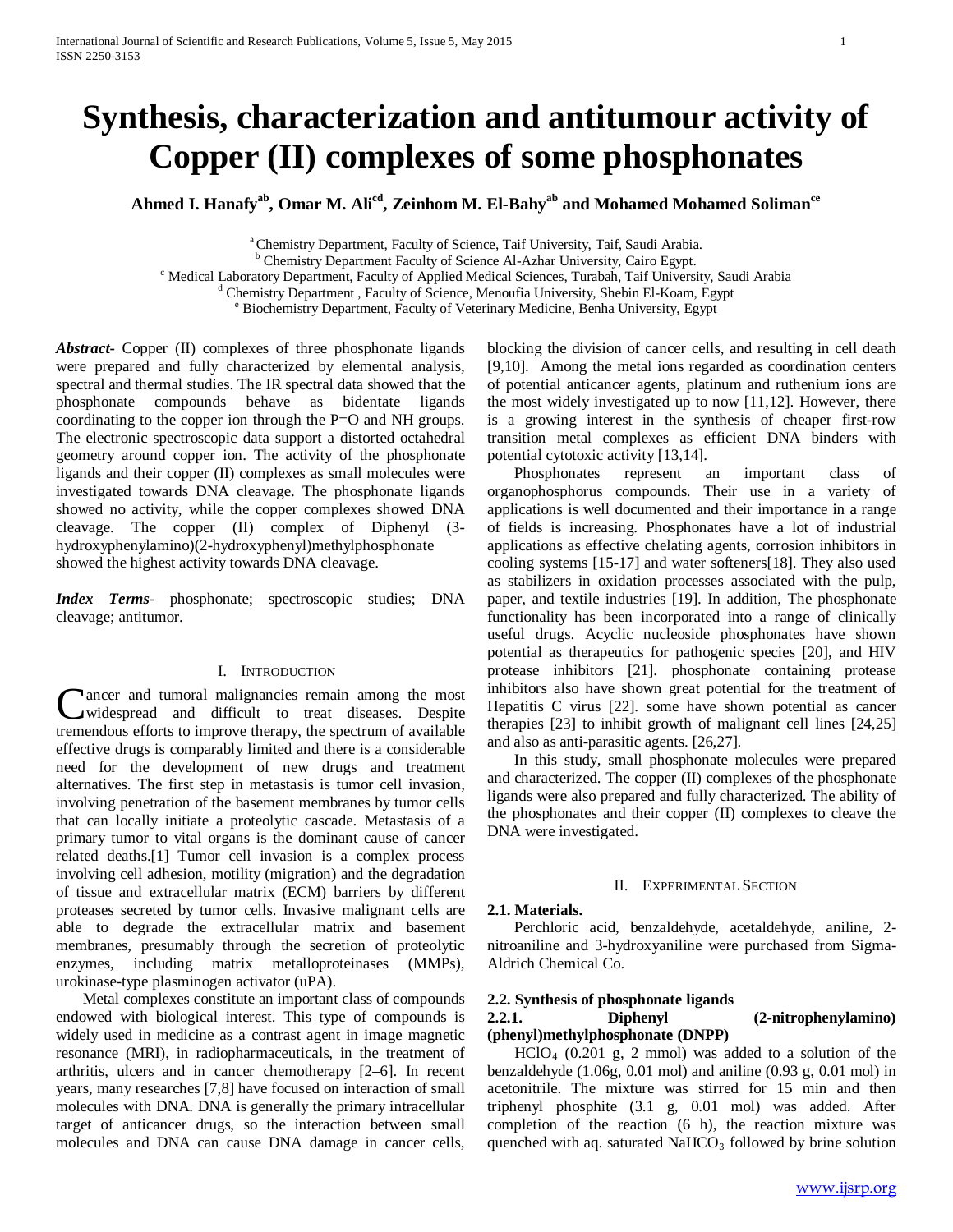and then extracted with  $CH_2Cl_2$ , dried over  $Na_2SO_4$ , and concentrated under vacuum. The crude mixture was purified by washing with mixture of ether and pet. ether to afford the product.

# **2.2.2. Diphenyl (2-nitrophenylamino)(2-hydroxyphenyl) methylphosphonate (DNHP) and Diphenyl (3 hydroxyphenylamino)(2-hydroxyphenyl) methylphosphonate (DHHP)**

 HClO4 (2 mmol) was added to a solution of the salcylaldehyde (0.01 mol) and 2-nitroaniline or 3-hydroxyaniline (0.01 mol) in acetonitrile. The mixture was stirred for 15 min and then triphenyl phosphite (3.1 g, 0.01 mol) was added. After completion of the reaction (6 h), the reaction mixture was quenched with aq. saturated  $NAHCO<sub>3</sub>$  followed by brine solution and then extracted with  $CH_2Cl_2$ , dried over  $Na_2SO_4$ , and concentrated under vacuum. The crude mixture was purified by washing with mixture of ether and pet. ether to afford the product.

# **2.3. Synthesis of metal complexes**

 Copper (II) chloride (0.01 mole) dissolved in about 50 ml absolute ethanol was added to the ethanolic solution of the selected ligand (0.01 mole). Small amount of solid sodium acetate was added to the solution with heating and contentious stirring. The precipitate was obtained, filtered off and washed many times with ethanol and then dried in an oven at 80 °C.

# **2.4. Physical methods**

 Carbon, hydrogen and nitrogen contents were determined at the microanalytical unit, Cairo University, Egypt. IR spectra of the ligand and its solid complex were measured in KBr on a Mattson 5000 FTIR spectrometer. The electronic spectra were performed using Varian Cary 4 Bio UV/VIS spectrophotometer. <sup>1</sup>H- NMR spectrum of the ligand was recorded on Joel-90Q Fourier Transform (200 MHz) spectrometers in [D<sub>6</sub>] DMSO. The mass spectra of the phosphonate ligands were recorded on a Shimadzu GC-S-QP 1000 EX spectrometer using a direct inlet system. Thermal analysis measurement (TGA) was recorded on a

Shimadzu thermo-gravimetric analyzer model TGA-50 H, using 20 mg sample. The flow rate of nitrogen gas and heating rate were 20  $\text{cm}^3$  min<sup>-1</sup> and 10°C min<sup>-1</sup>, respectively. The magnetic susceptibility measurements for the copper (II) complexes were determined by the Gouy balance using Hg[Co(NCS)<sub>4</sub>] as a calibrant at room temperature.

# **2.5. Nuclease-like activity assay (DNA cleavage)**

 Genomic DNA extracted from mammalian blood by salting out method was used to examine the DNA cleavage activity of examined ligands and their copper (II) complexes. DNA purity and concentration were examined spectrophotometrically at 260/280 nm. The cleavage reactions were carried out in a total volume of 15 µl containing 5 µl genomic DNA, 5 µl of ligand or complex in the range of  $(1.0 \text{ nM to } 1 \text{ mM})$ , and  $5 \mu$ l TE buffer (25.0 mM Tris–HCl containing of 50.0 mM NaCl pH 7.2). Genomic DNA alone or genomic DNA in the buffer was used as a control. The reactions were carried out at 37 ˚C at different time intervals (0, 0.5, 1, 2, 6, 12 hours). A solution of loading dye (0.05% bromophenol blue, 5% glycerol, and 2 mM EDTA) was added to the reactions mixtures prior to running the gel. Dose dependent and time dependent experiments were carried out for each ligand and its complex used in this study. The prepared compounds were run on 1.0% agarose slab gel at a constant voltage of 100 V for 30 min in TBE (Tris– Borate-EDTA) buffer. Gels were stained with ethidium bromide and visualized under UV trans-illuminator (Syngene gel documentation

system with digital camera).

# III. RESULTS AND DISCUSSION

 The phosphonate ligands were prepared by stirring the mixture of the aldehyde, amine and triphenyl phosphite as onepot reaction as shown in scheme 1.



**Scheme 1. The mechanism of the phosphonate preparation.**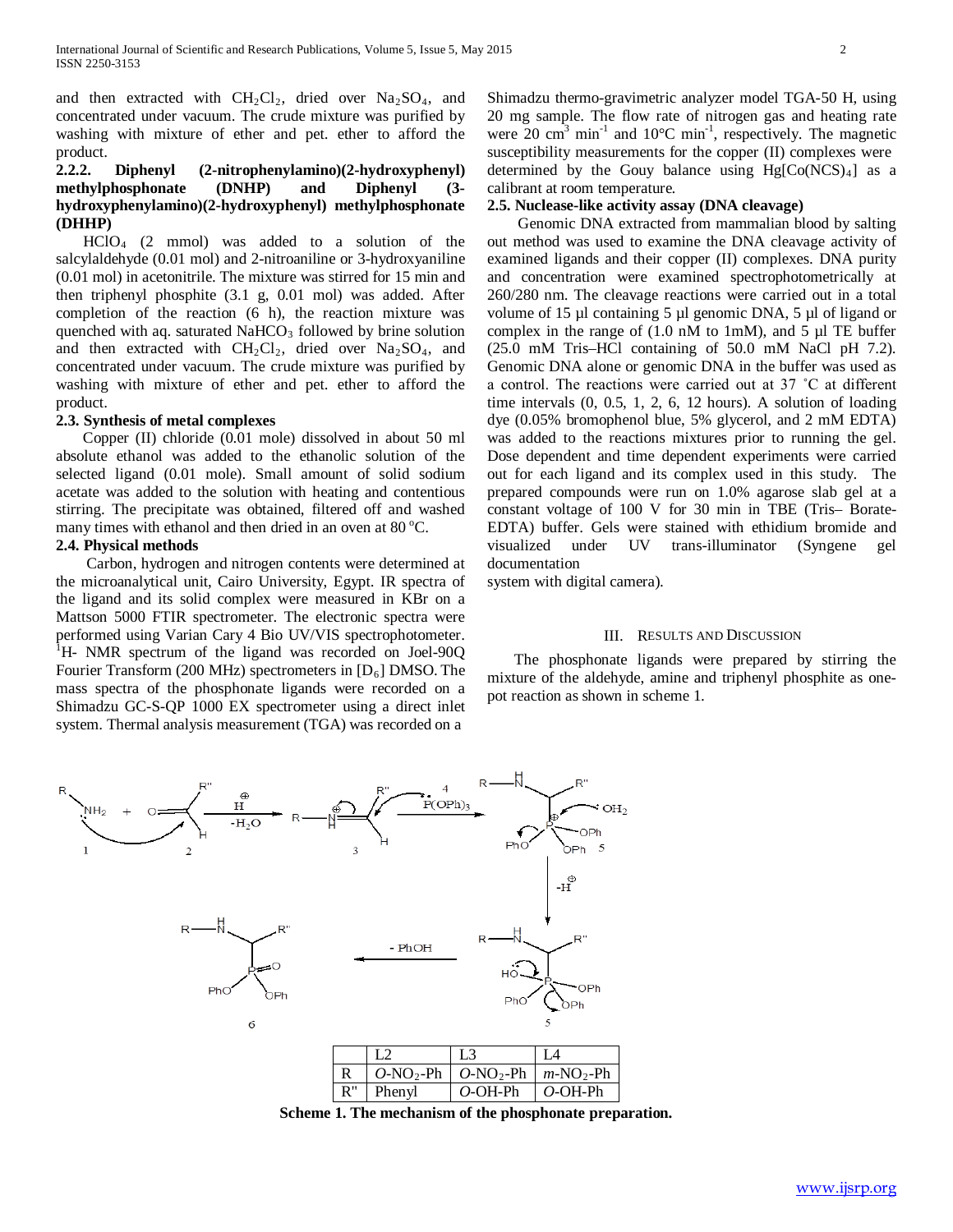

**Figure 1. Mass spectroscopy of the phosphonate ligands**

### **3.1. IR spectra**

 IR spectral data of the organic ligands show bands at 3430 cm-1 in case of DNHP and DHHP attributed to νOH. The bands appear at  $3008 - 3336$  cm<sup>-1</sup> are corresponding to vNH. The bands corresponding to  $vP=O$  appear at 1214-1220 cm<sup>-1</sup>[28]. The spectral data show bands at  $1605-1680$  cm<sup>-1</sup> and  $1413-1420$  cm<sup>-1</sup>  $1440 \text{ cm}^{-1}$ attributed to NH and OH bending, respectively. <sup>1</sup>H-NMR spectrum of DNNP shows  $\delta$  = 4.66 (d, 1H, CH), 6.64-7.78 (m, 19H, Ar-H) and 9.33 (brs, 1H, NH). The bands at  $\delta = 4.61$ (d, 1H, CH), 5.61 (brs, 1H, OH), 6.62-7.78 (m, 18H, Ar-H) and 7.98 (brs, 1H, NH) are shown for DNHP. AT the same time the 1 <sup>1</sup>H-NMR spectrum of DHHP shows  $\delta$  = 4.62 (d, 1H, CH), 5.62 (brs, 2H, 2xOH), 6.60-7.68 (m, 18H, Ar-H) and 7.99 (brs, 1H, NH). The molecular weights for the prepared ligands were determined by mass spectroscopy (Figure1). The spectra show molecular ion peaks 460, 476 and 447 for DNNP, DNHP and DHHP, respectively. The IR and <sup>1</sup>H-NMR and mass spectral data suggest the structure of the phosphonate ligands as shown in Figure 2.

 IR spectra of the copper (II) complexes were recorded to confirm their structures. The vibrational mode assignments of the metal complexes were supported by comparison with the vibrational frequencies of the free ligands (Figure 3). By comparing the IR spectral data of the prepared ligands with their copper (II) complexes, it is found that the phosphonate ligands are coordinating with the copper ion by P=O oxygen and NH nitrogen atoms. This suggestion is supposed by shifting in the position of  $vP=O$  band from 1214-1220 cm<sup>-1</sup> in the ligands to  $1243-1267$ cm<sup>-1</sup> in the copper (II) complexes. At the same time, the position of νNH band at the ligands which appear at 3008- 3336 in the phosphonate ligands are shifted to 3009- 3460  $\text{cm}^{-1}$ . The binding with NH is supported by shifting in the position of NH bending from to 1605-1670 to 1617-1628  $cm^{-1}$  in the copper (II) complexes.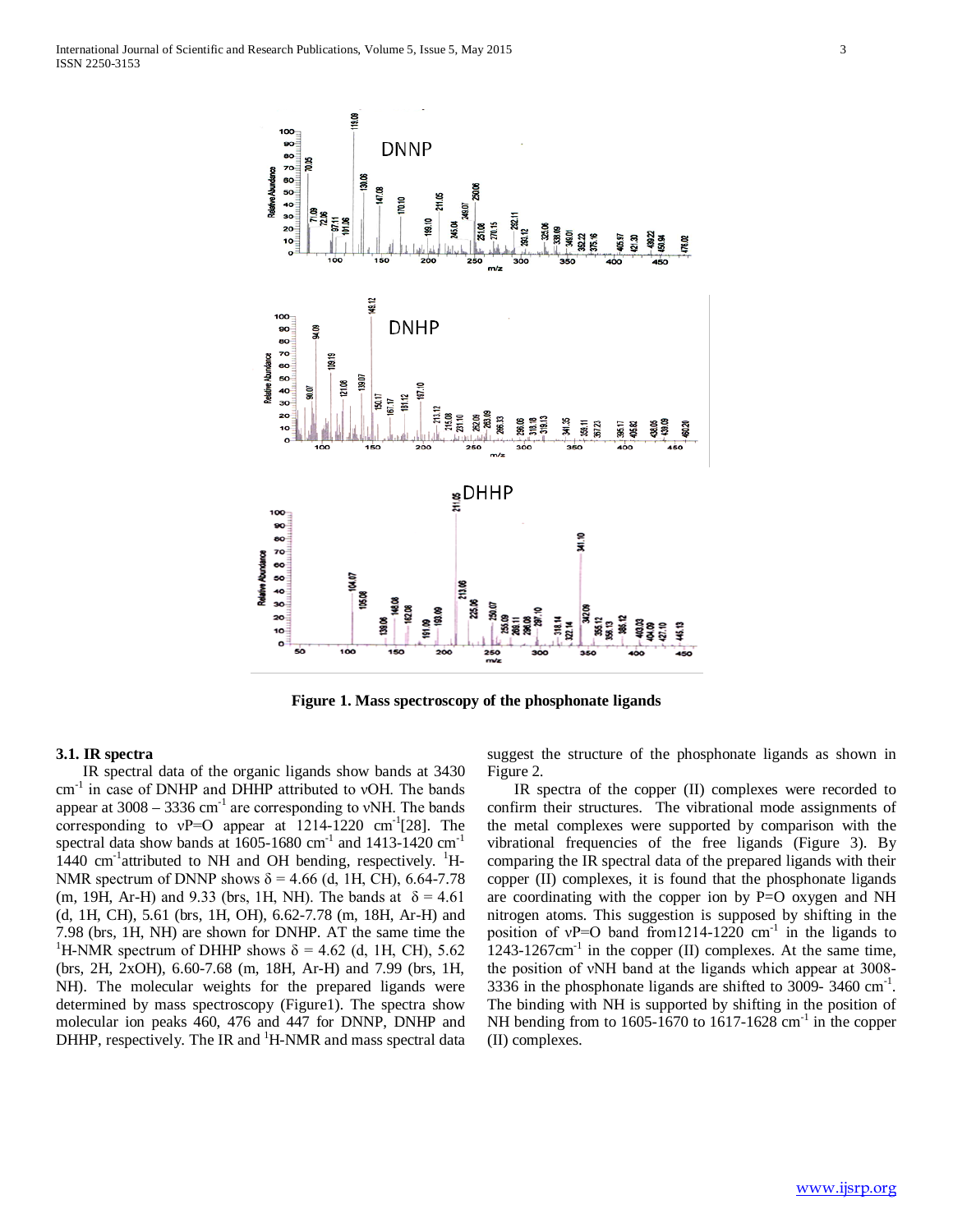

**Figure 2. Structure of the phosphonate ligands**

# **3.2. Electronic spectra**

The electronic spectra of the copper complexes Cu<sup>II</sup>DNNP,  $Cu<sup>H</sup>DNHP$  and  $Cu<sup>H</sup>DHHP$  (Figures 4) recorded at room temperature, in ethanol solution, show a broad band at ~695 nm. The copper(II) complexes with  $d^9$  configuration are expected to experience Jahn-Teller distortion which leads to further splitting of the <sup>2</sup>E<sub>g</sub> and <sup>2</sup>T<sub>2g</sub> levels. Moreover, they give rise to the <sup>2</sup>B<sub>2</sub><sup>2</sup>A<sub>2</sub><sup>2</sup> (v) and <sup>2</sup>E<sub>2</sub>(v) transitions which are  $B_{1g} \rightarrow {}^{2}A_{1g}$  (v<sub>1</sub>),  ${}^{2}B_{2g}$  (v<sub>2</sub>) and  ${}^{2}E_{g}$  (v<sub>3</sub>) transitions which are expected to be close in energy and generally appears as a broad band. Therefore the broad band centered at 695 nm is assigned to the envelope of  ${}^{2}B_{1g} \rightarrow {}^{2}A_{1g}$ ,  ${}^{2}B_{2g}$  and  ${}^{2}E_{g}$  transitions [29] which support (with the magnetic moment =1.8-1.9 BM) a distortion octahedral geometry around copper (II) in the complex.

# **3.3. Thermal analysis**

 The TGA analysis is commonly used to measure and confirm solvent inside and/or outside the coordination sphere and gives information about the stability of the compound. The thermogram of the three prepared complexes shows 3-4 stages of mass loss from 25-1000  $\mathrm{^6C}$ . The Cu<sup>II</sup>DNNP complex shows three inflection stages. The first stage at the temperature range of 43- 125 °C with weight loss of (Calcd. 5.71%, found5.78%) corresponding to two water molecules. The second stage in the temperature range of  $230-330$  °C with weight loss of (Calcd.21.88%, found 22.19%) corresponding to  $PhNH<sub>2</sub>NO<sub>2</sub>$ . The third stage in the temperature range of  $746-984$  °C with weight loss of (Calcd. 42.18 %, found 42.17%) corresponding to two molecules of PhOH and one molecule of Ph.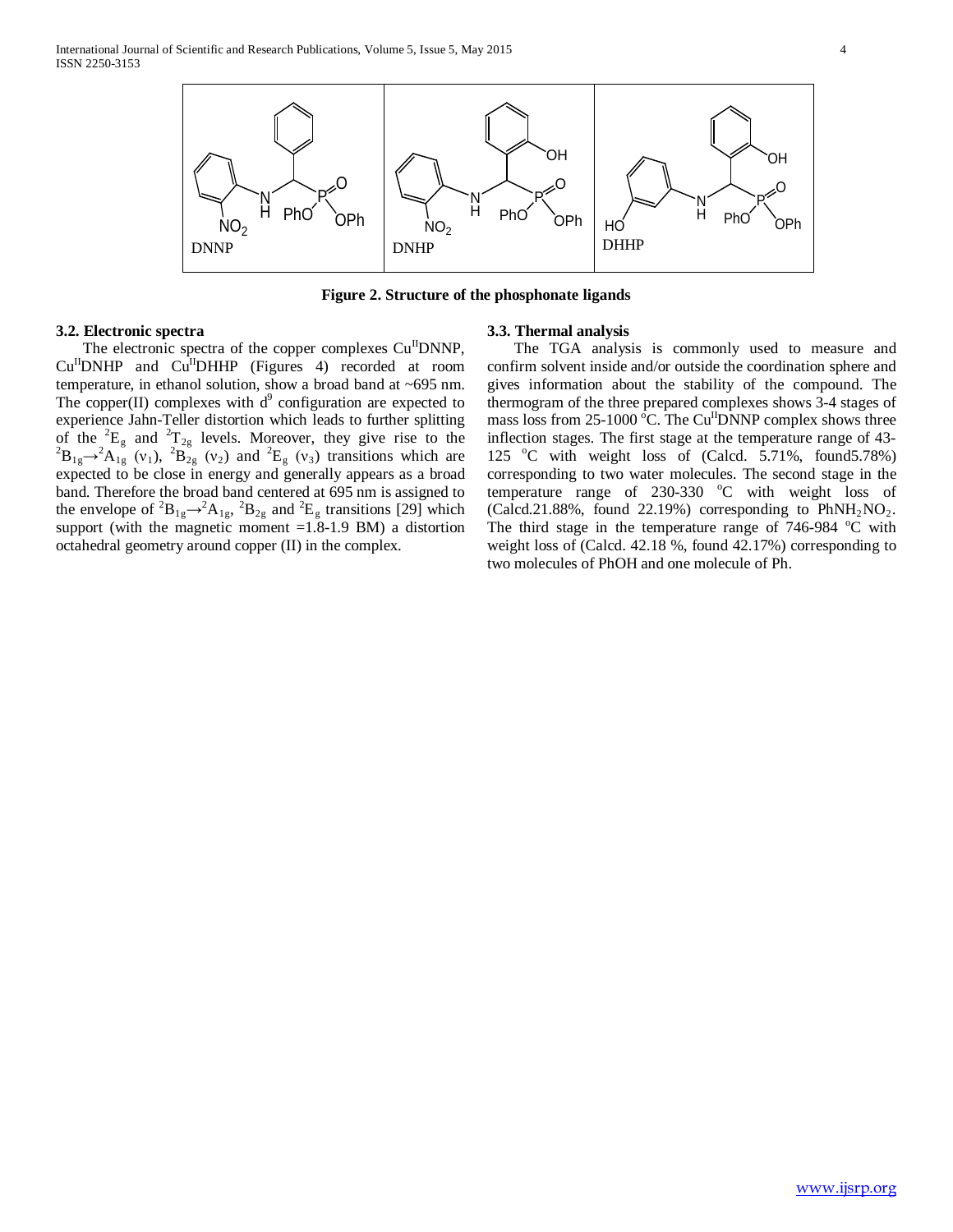

**Figure 3. IR spectra of the ligands and their copper (II) complexes**

The TGA of  $Cu$ <sup>II</sup>DNHP complex also shows three degradation stages. The first stage in the temperature range of 40-129 °C is assigned to removal of two water molecules (Calcd. 5.57%, found 5.70%). The second stage in the temperature range of 130-325 °C is assigned to removal of  $PhNO_2NH_2$ . HCl with weight loss of (Calcd. 26.91%, found 27.318%). The third stage in the temperature range of  $715-1000$  °C with weight loss of (Calcd. 24.13%, found 24.10%) is corresponding to removal of two molecules of PhOH. On the other hand the TGA of  $Cu$ <sup>II</sup>DHHP shows four degradation stages from 25- 1000 °C. The first stage in the temperature range of  $43-125$  °C corresponds to removal of two water molecules with weight loss (Calcd. 5.82%, found 5.79%). The second degradation stage in the temperature range of 150-270 °C is assigned to removal of  $NO<sub>2</sub>$  with weight

loss (Calcd. 7.44%, found 7.35%). The third stage with weight loss (Calcd. 15.05 %, found 14.59%) in the range of  $352-511^{\circ}$ C corresponds to removal of  $PhNH<sub>2</sub>$ . The fourth stage in the temperature range of 680-914 °C with weight loss (Calcd. 25.26 %, found 25.52%) corresponds to removal of two Ph molecules. The total weight loss of the  $Cu(II)$ complexes  $Cu<sup>II</sup>$ DNNP,  $Cu<sup>H</sup>DNHP$  and  $Cu<sup>H</sup>DHHP$  are 46.40, 42.90 and 30.24 % till 1000  $\rm{^{\circ}C}$ . The weight remaining in case of Cu(II) complexes shows that Cu<sup>II</sup>DHHP is the most stable of the prepared complexes, then  $Cu<sup>H</sup>$ DNHP and finally  $Cu<sup>H</sup>$ DNNP. The elemental analysis (Table 1) with the spectroscopic tools data suggest the structure of the copper (II) complexes;  $CuLCl<sub>2</sub>·2H<sub>2</sub>O$  where L is DNNP, DNHP or DHHP as shown in Figure 5.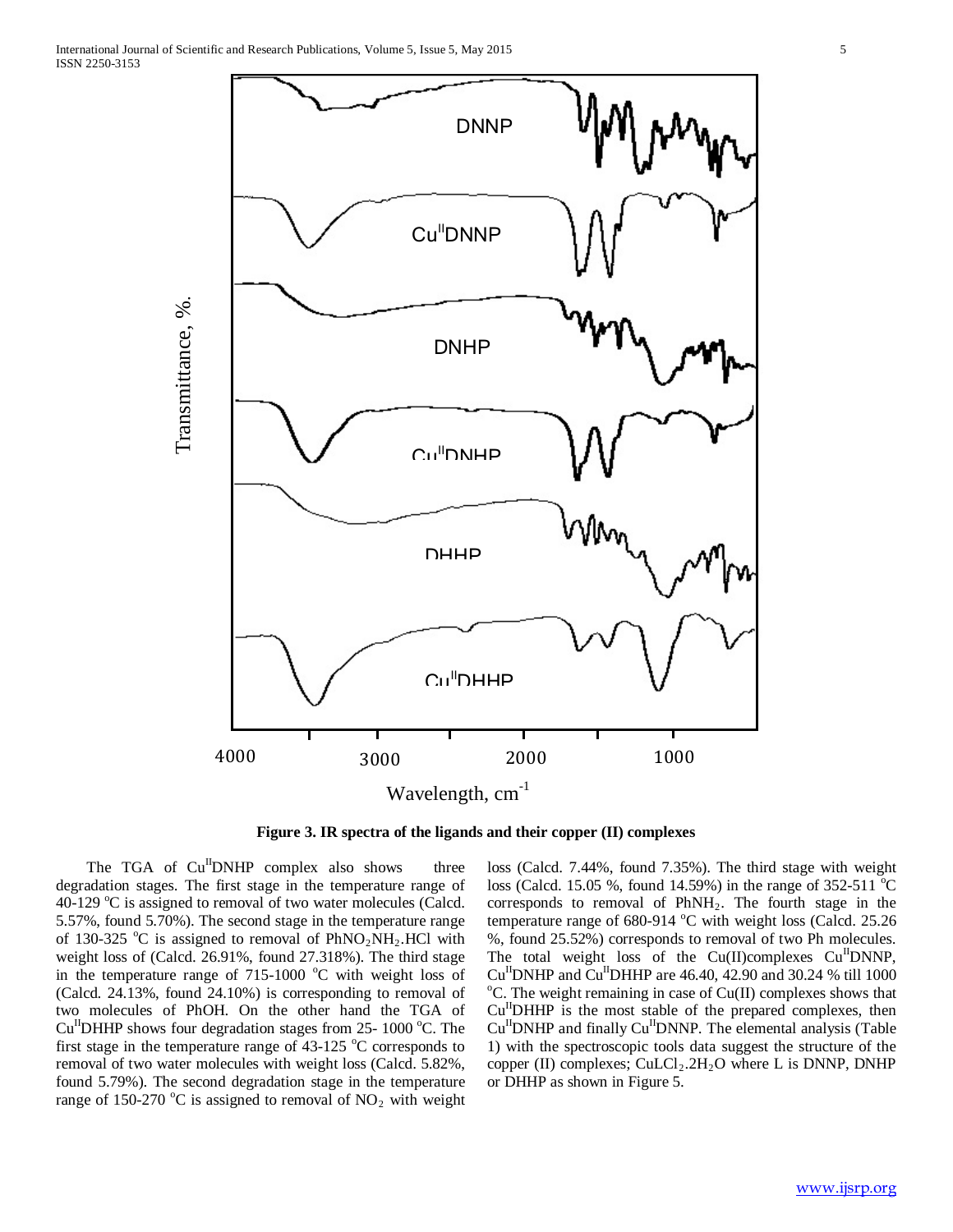

**Figure 4. Electronic spectra of the copper (II) complexes**

**Table 1. Elemental analysis for all complexes.**

| Compound             | M.wt.  | $C\%$   | H%      | $N\%$   | Cu%     |
|----------------------|--------|---------|---------|---------|---------|
|                      |        | calc.   | calc.   | calc.   | calc.   |
|                      |        | (Found) | (Found) | (Found) | (Found) |
| Cu <sup>H</sup> NNP  | 630.62 | 47.57   | 3.96    | 4.44    | 10.07   |
|                      |        | (47.29) | (4.16)  | (4.49)  | (10.01) |
| Cu <sup>H</sup> NHP  | 646.61 | 46.39   | 3.86    | 4.33    | 9.82    |
|                      |        | (46.37) | (3.87)  | (4.38)  | (9.88)  |
| Cu <sup>11</sup> HHP | 617.62 | 48.57   | 4.21    | 2.27    | 10.28   |
|                      |        | (59.42) | (4.79)  | (2.47)  | (10.31) |

# **3.4. Gel electrophoresis**

 Particular attention has been devoted to transition metal complexes endowed with planar aromatic side groups, which can bind with DNA by both metal ion coordination and intercalation of the aromatic moiety [30].

 The effect of the organic ligands and their copper (II) complexes on DNA cleavage was studied by DNA migration in

agarose gel. The genome DNA was incubated for 24 h at 37  $^{\circ}$ C in the presence of the ligand or its copper complex with increasing concentrations. The samples were run in 1.0 % agarose gel in TBE (tris– Borate- EDTA) buffer of pH 7.4 at 2 V/cm for 30 min.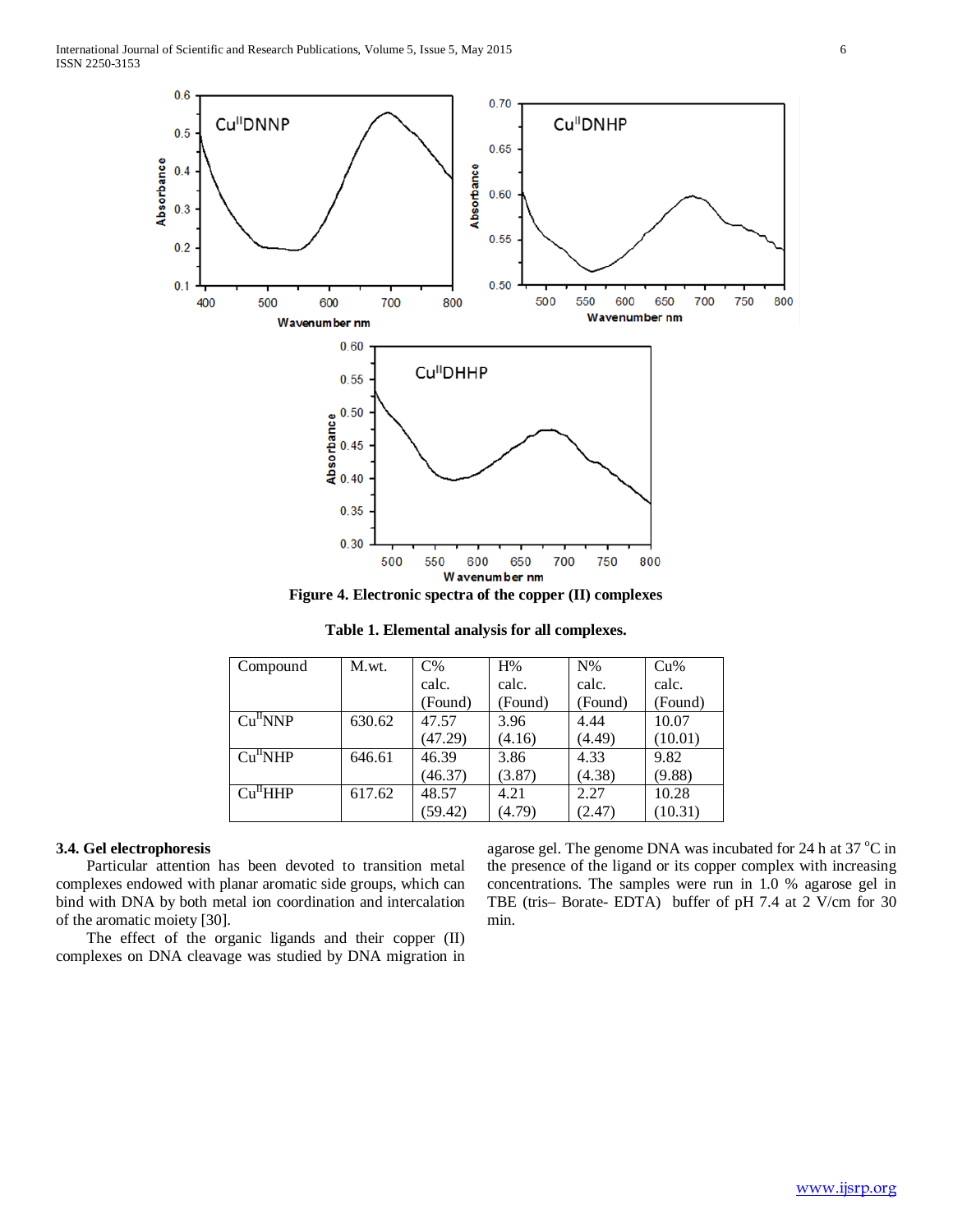

**Figure 5. Structure of copper (II) complexes**

 The gel was stained with EtBr and photographs were taken in a syngene gel documentation system. As seen in Figure 6, the DNA migration as well as the intensity of the super coiled DNA did not change in the presence of phosphonate ligands. Thus, suggest no cleavage activities were achieved for ligands towards DNA. On the other hand the migration and intensity of the DNA

bands were affected in the presence of Cu<sup>II</sup>DNHP and Cu<sup>II</sup>DHHP complexes (Figure 7). The disappearance of the supercoiled DNA in the presence of copper complexes together with the decreasing in the brightness of the DNA bands suggests the cleavage of the genome DNA.



Figure 6. The DNA binding activity of the ligands where L = DNNP, DNHP and DNHHP from up to below. Various **concentrations of the ligands were incubated with genomic DNA (100 ng) for 24 hours at 37 ºC.**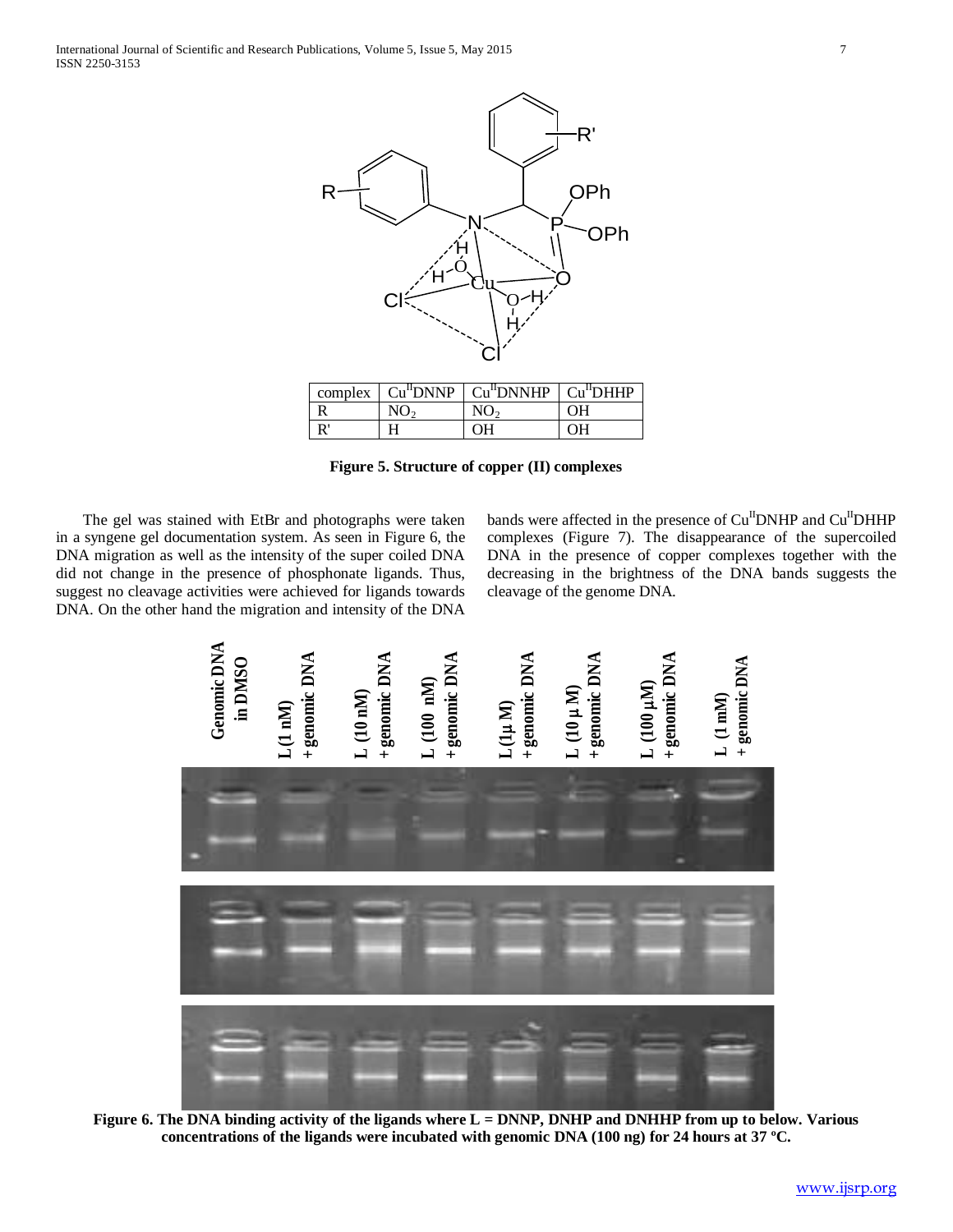At the same time, the copper complex  $Cu<sup>H</sup>$ DNNP didn't show any activity towards the DNA binding. It was found that the more concentration of the copper (II) complex the more strongly cleavage effect on the genomic DNA. In order to study

the effect of time on the DNA binding, the copper (II) complexes were incubated with the genomic DNA for different time courses. It was found that the complex  $Cu<sup>H</sup>DHHP$  has the greatest ability to cleave the genomic DNA (Figure 8).



Figure 7. The DNA binding activity of Cu<sup>II</sup>DNHP (A) and Cu<sup>II</sup>DNHHP (B) complexes. Various concentrations of the **complexes were incubated with genomic DNA (100 ng) for 24 hours at 37 ºC. DNA.**



Figure 8. Time dependant effect of Cu<sup>II</sup>DNHHP complex on DNA binding activity. The complex (100 mM) was incubated with **genomic DNA for different time intervals at 37 ºC.**

## IV. CONCLUSION

 Three phosphonate molecules were prepared and characterized by different physicochemical tools. The copper (II) complexes of these phosphonates were also synthesized and characterized. the mode of binding was studied and the thermal analysis of these complexes showed that the  $Cu<sup>H</sup>DHHP$  is the most stable complex of the all complexes under investigation. The anticancer activity of these complexes was investigated using DNA cleavage study and showed that Cu<sup>II</sup>DHHP reveal the highest ability to cleavage the genomic DNA.

#### ACKNOWLEDGMENTS

 The authors acknowledge Taif University for supporting this work by Taif University research program (1-435-3162)

### **REFERENCES**

- [1] L.A. Liotta, W.G.S. Stevenson, Semin. Cancer Biol., 1 (1990) 99.
- [2] C. Orvig, M.J. Abrams, Chem. Rev. 99 (1999) 2201.
- [3] S.P. Fricker, Metal Compounds in Cancer Therapy, Chapman & Hall, London, 1994.